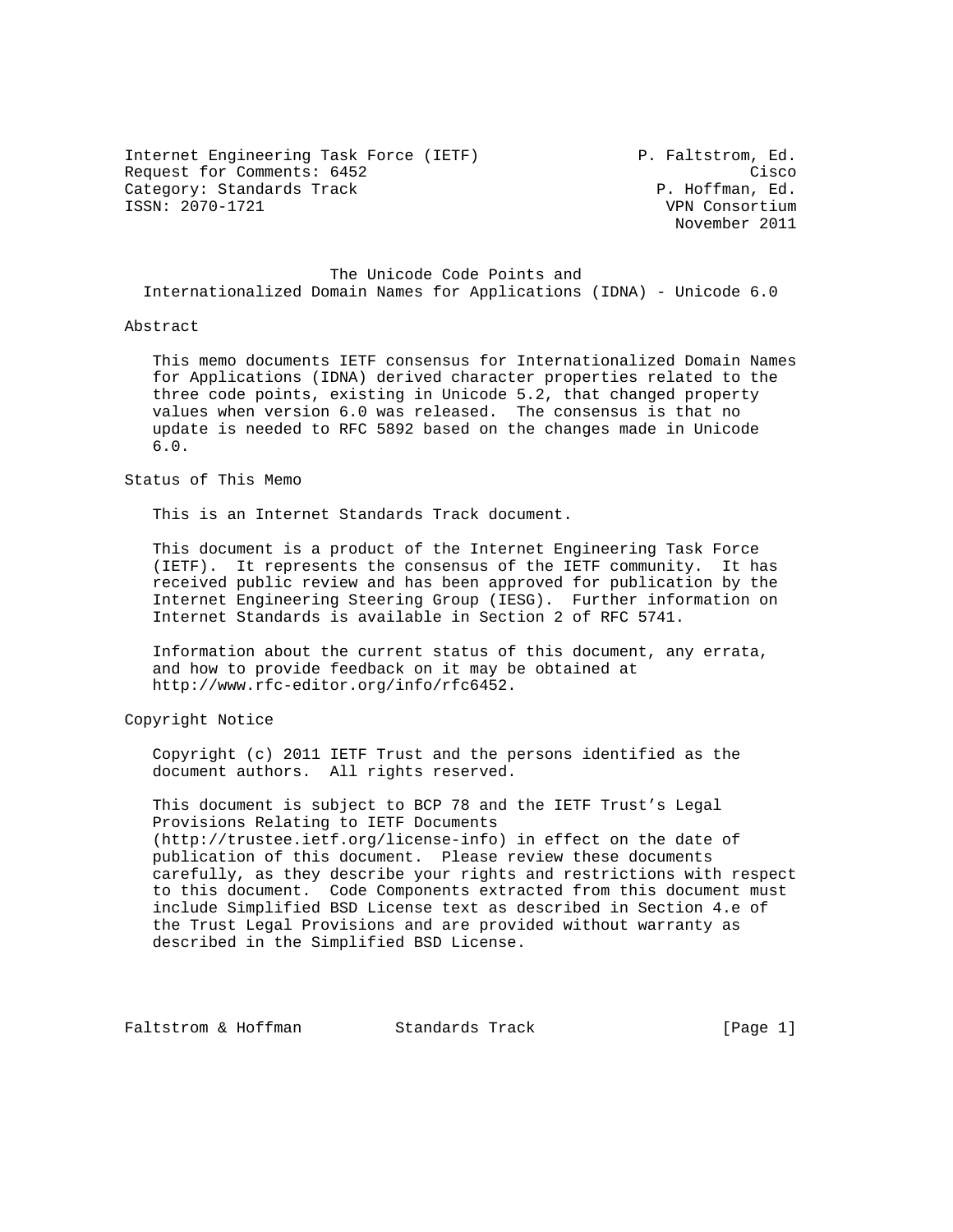Table of Contents

## 1. Introduction

 RFC 5892 [RFC5892] specifies an algorithm that was defined when version 5.0 (later updated to version 5.2) [Unicode5.2] was the current version of Unicode, and it also defines a derived property value based on that algorithm. Unicode 6.0 [Unicode6] has changed GeneralCategory of three code points that were allocated in Unicode 5.2 or earlier. This implies that the derived property value differs depending on whether the property definitions used are from Unicode 5.2 or 6.0. These are non-backward-compatible changes as described in Section 5.1 of RFC 5892.

The three code points are:

1.1. U+0CF1 KANNADA SIGN JIHVAMULIYA

 The GeneralCategory for this character changes from So to Lo. This implies that the derived property value changes from DISALLOWED to PVALID.

1.2. U+0CF2 KANNADA SIGN UPADHMANIYA

 The GeneralCategory for this character changes from So to Lo. This implies that the derived property value changes from DISALLOWED to PVALID.

1.3. U+19DA NEW TAI LUE THAM DIGIT ONE

 The GeneralCategory for this character changes from Nd to No. This implies that the derived property value changes from PVALID to DISALLOWED.

2. IETF Consensus

 No change to RFC 5892 is needed based on the changes made in Unicode 6.0.

Faltstrom & Hoffman Standards Track [Page 2]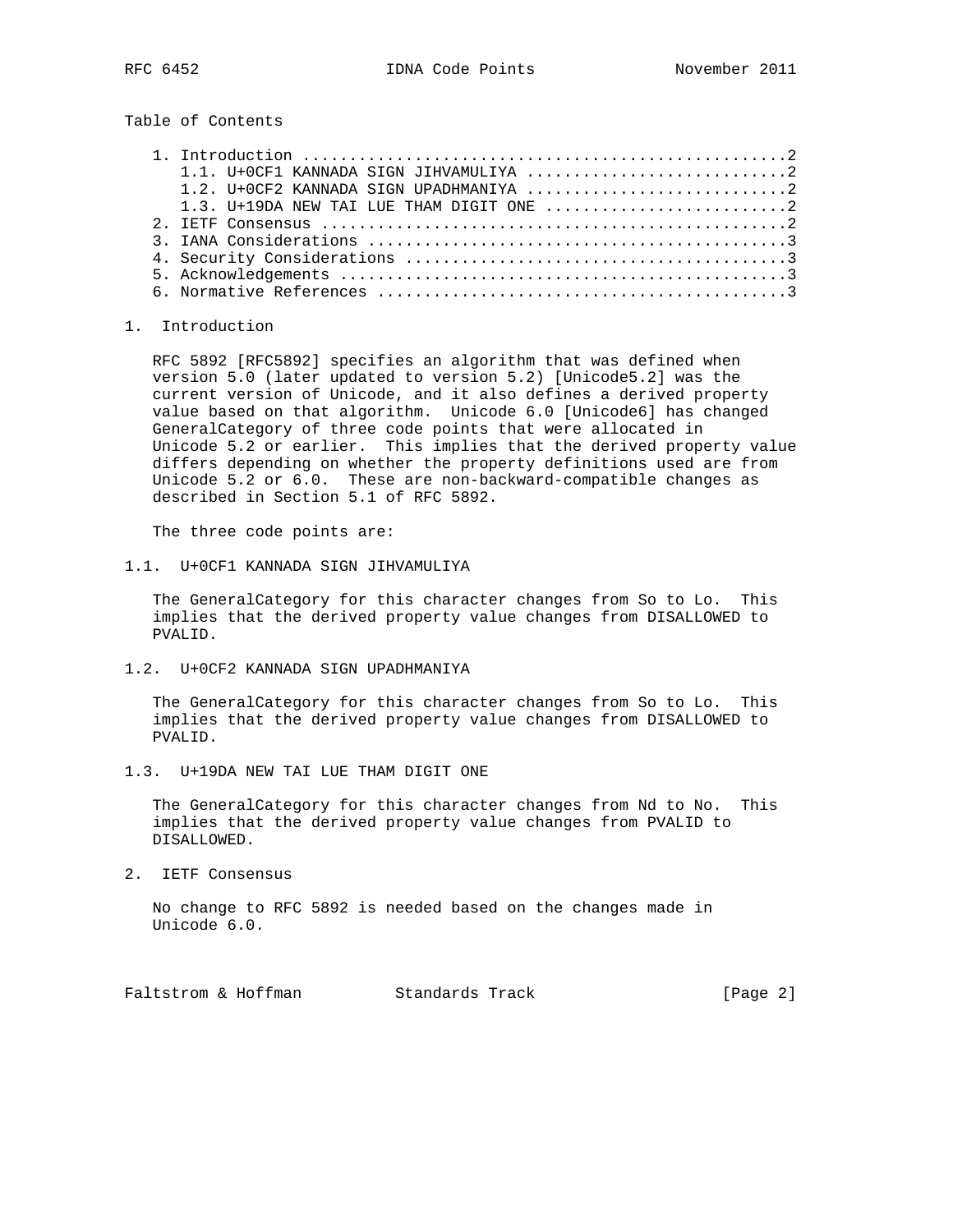RFC 6452 IDNA Code Points November 2011

 This consensus does not imply that no changes will be made to RFC 5892 for all future updates of The Unicode Standard.

 This RFC has been produced because 6.0 is the first version of Unicode to be released since IDNA2008 was published.

3. IANA Considerations

 IANA has updated the derived property value registry according to RFC 5892 and the property values defined in The Unicode Standard version 6.0.

4. Security Considerations

 When the algorithm presented in RFC 5892 is applied using the property definitions of Unicode Standard version 6.0, the result will be different from when it is applied using the property definitions of Unicode 5.2 for the three code points discussed in this document. The three code points are unlikely to occur in internationalized domain names, however, so the security implications of the changes are minor.

5. Acknowledgements

 The main contributors are (in alphabetical order) Eric Brunner- Williams, Vint Cerf, Tina Dam, Mark Davis, Martin Duerst, John Klensin, Pete Resnick, Markus Scherer, Andrew Sullivan, Kenneth Whistler, and Nicholas Williams.

 Not all contributors believe that the solution for the issues discussed in this document is optimal.

- 6. Normative References
	- [RFC5892] Faltstrom, P., Ed., "The Unicode Code Points and Internationalized Domain Names for Applications (IDNA)", RFC 5892, August 2010.
	- [Unicode5.2] The Unicode Consortium, "The Unicode Standard, Version 5.2.0", Unicode 5.0.0, Boston, MA, Addison-Wesley ISBN 0-321-48091-0, as amended by Unicode 5.2.0, October 2009, <http://www.unicode.org/versions/Unicode5.2.0/>.
	- [Unicode6] The Unicode Consortium, "The Unicode Standard, Version 6.0.0", October 2010, <http://www.unicode.org/versions/Unicode6.0.0/>.

| [Page $3$ ]<br>Faltstrom & Hoffman<br>Standards Track |  |  |  |  |
|-------------------------------------------------------|--|--|--|--|
|-------------------------------------------------------|--|--|--|--|